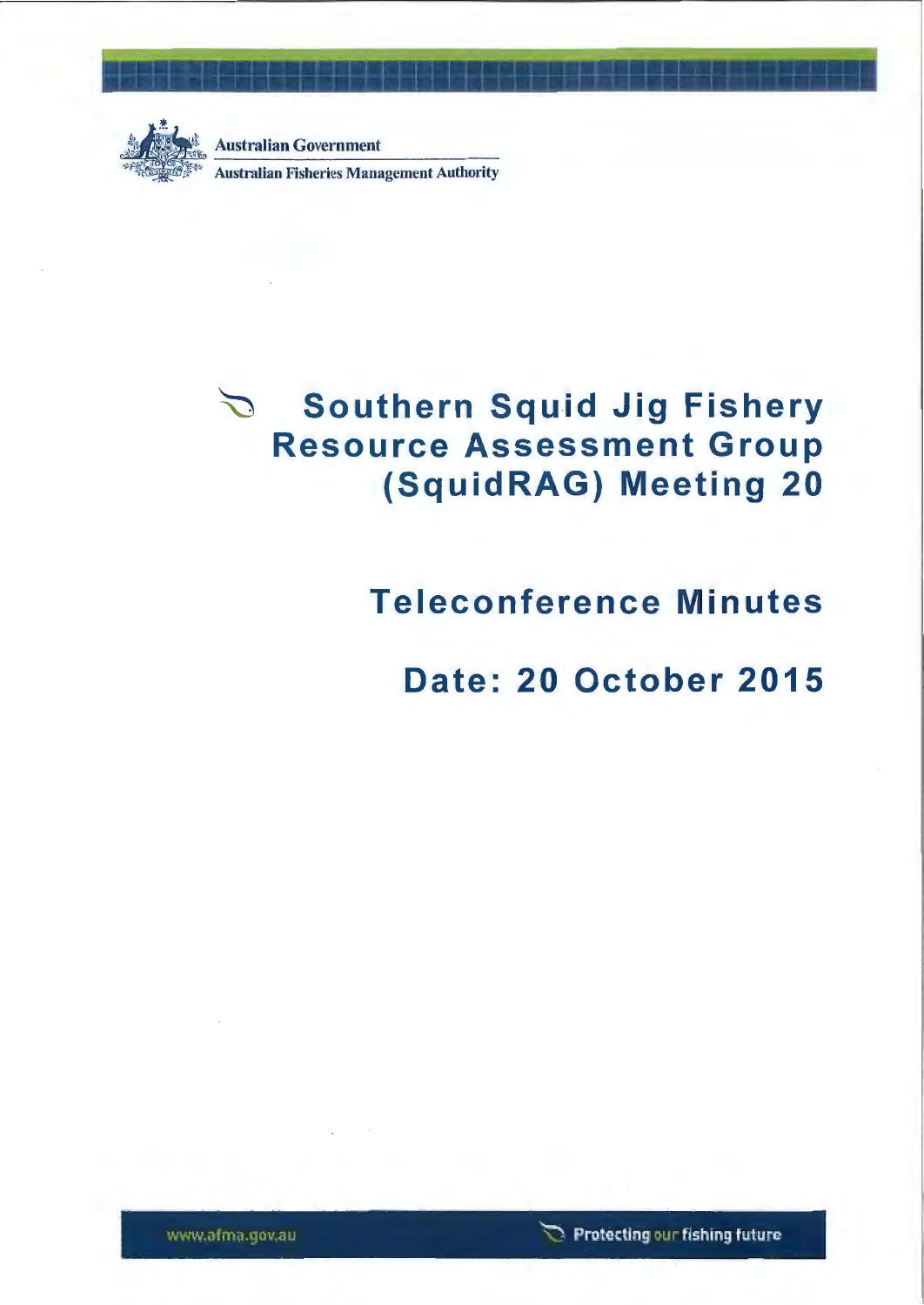# **Attendance**

| <b>Name</b>          | Membership (type i.e. chair etc.) |  |  |
|----------------------|-----------------------------------|--|--|
| Lianos Triantafillos | Chair                             |  |  |
| <b>Sally Weekes</b>  | AFMA member                       |  |  |
| Debbie-Lee Wisby     | Industry member                   |  |  |
| Lisa Stevenson       | Executive officer, AFMA           |  |  |
|                      |                                   |  |  |
| <b>Apologies</b>     |                                   |  |  |
| lan Knuckey          | Research member                   |  |  |
| Robert Curtotti      | Economics member, ABARES          |  |  |

# **Minutes**

# **1. Preliminaries**

### **1.1. Introduction and apologies**

The Chair opened the meeting at 08:11am and welcomed the participants.

The RAG noted that Robert Curtotti and Ian Knuckey were not in attendance, and that Lisa Stevenson would be acting Executive Officer for Matthew Piasente (SquidRAG Executive Officer).

## **1.2. Declaration of interests**

The RAG followed the conflict of interest declarations as outlined in the revised Fisheries Administration Paper 12 (FAP12). A list of the full conflicts of interest declarations made by the SquidRAG for the teleconference is provided at **Attachment** 2. The Chair advised SquidRAG that he would be providing contact details for his new role in Darwin in the next few weeks and would be continuing as SquidRAG Chair.

The RAG noted conflicts of interest declared by Debbie Wisby and that Ms Wisby would be participating in the discussion on the TAE for 2016.

## **1.3. Adoption of Agenda**

The draft agenda **(Attachment 1)** was adopted with no additional items.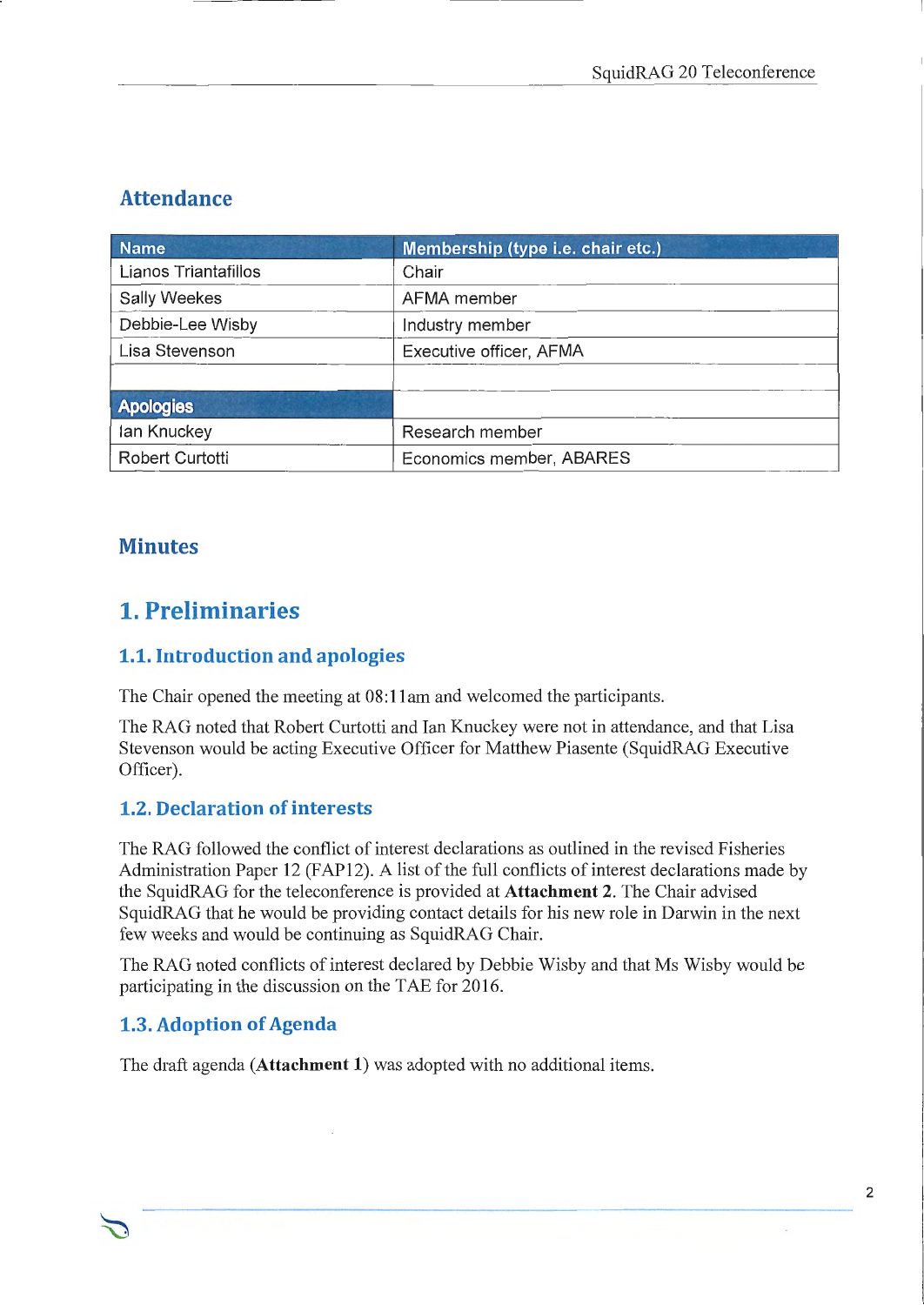#### **1.4. Actions arising from previous meetings**

AFMA advised the RAG of the status of actions arising from SquidRAG 19 held in October 2014. A summary ofthese actions is provided in **Attachment** 3.

The Chair additionally summarized the *Annual Research Statement for 2016-1 7* and the *Southern Squid Jig Fishery Five Year Research Plan 2015-2019* for the RAG. The Chair sought the views of the Industry Member, Ms Wisby, on priorities for the research projects that had been proposed by the RAG. Ms Wisby supported the projects and order of priority as had been identified in the research plan:

- 1) Improving the location and targeting of economically viable aggregations of squid available to the squid jigging method
- 2) Improving the SSJF fishing fleets ability to catch squid. (i.e. light colour, jag placement and angle)
- 3) Obtain up-to-date information and alignment of management frameworks between Commonwealth and State arrangements

#### **Action item 20.1**

Robert Curtotti to send ABARES squid price series data to the RAG (continued from SquidRAG19).

#### **Action item 20.2**

AFMA to circulate the final Annual Research Statement for 2016-17 and the Southern Squid Jig Fishery Five Year Research Plan 2015-2019 to the RAG members.

#### **Action item 20.3**

Chair to send out research thesis by Dr Corey Green to the RAG members, with option to contact Dr Green with any questions.

#### **Action item 20.4**

Chair to circulate the NZ squid fishery characterization document (continued from SquidRAG19, pending resolution of access issues).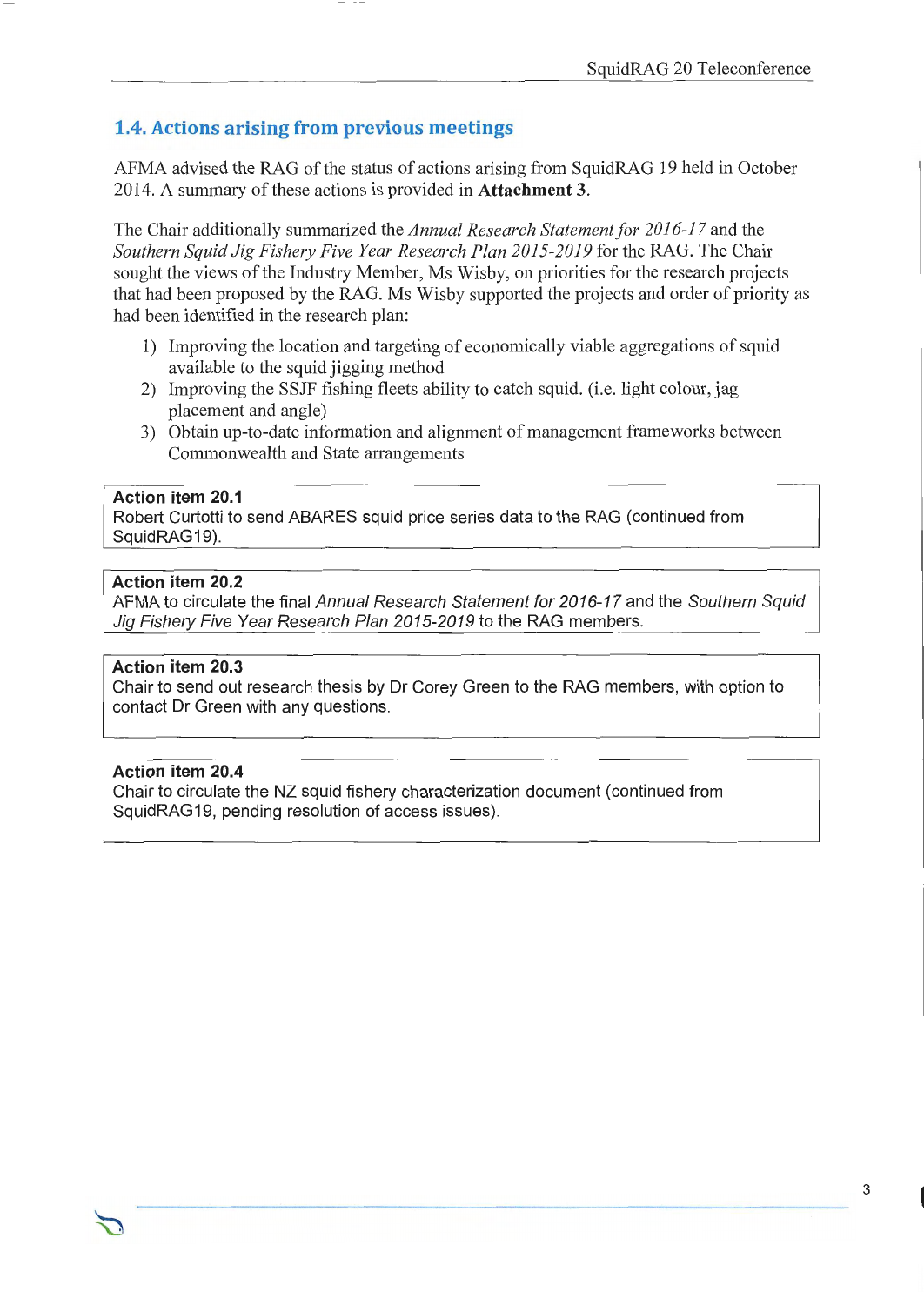# **2. Business**

### **2.1. Manager's report**

The AFMA member, Ms Sally Weekes, provided the RAG with an update on:

- Staffing changes at AFMA
- The new Assistant Minister for Agriculture and Water Resources, Senator Anne Ruston replacing Senator Richard Colbeck
- The three government policies being reviewed or under development by the Department of Agriculture and Water Resources: the Commonwealth Harvest Strategy, the Commonwealth Policy on Fisheries Bycatch and a new overarching Fisheries Policy. The policies were still under consultation within government but expected to be released for public comment in the next few months
- Observer market testing-

*"On 8 January 2015 AFMA called for expressions of interest to market test the AFMA Scientific Observer Program. On 29 June 2015, AFMA advised that it had short listed a number of applicants from that process.* 

*In light of the market test AFMA has decided to conduct a limited tender process with those applicants who have been shortlisted. AFMA will now prepare the request for tender documents, evaluation criteria and associated material, prior to approaching the shortlisted applicants to submit their tenders.* 

*AFMA will advise of the outcomes of the limited tender process in due course.* "

In terms of the fishery, catch and effort are still relatively low in the SSJF compared to historic levels, with no issues of bycatch or concern for squid stock sustainability. It was noted that catches and catch rates were higher than those of the previous year (2014), with prices at \$3 per kilo. While there was still latent effort in the fishery, the RAG was comfortable with the current level, in that the costs associated with managing the fishery are spread across a reasonable number of quota holders and allowed for the fishery to respond to a sudden increase in squid abundance.

## 2.2. **Industry report**

Ms Debbie Wisby updated the RAG on industry matters in the fishery. Ms Wisby noted the good catches and a generally good stable market (\$3 per kilo achieved by the majority of active fishers for the entire season) for the 2015 season. There were also requests to export product internationally. Ms Wisby was highly optimistic about the potential for the fishery to expand in the near future, particularly with the interest from overseas markets such as China in products from 'clean environments'.

Ms Wisby stated that current conversations on export opportunities for squid would be beneficial for the entire industry, particularly in terms of encouraging fishers to target multiple species (including squid). Dr Triantafillos added that having more boats in the water (> 15-20 boats) would be beneficial for the fishery in terms of finding squid. The RAG

4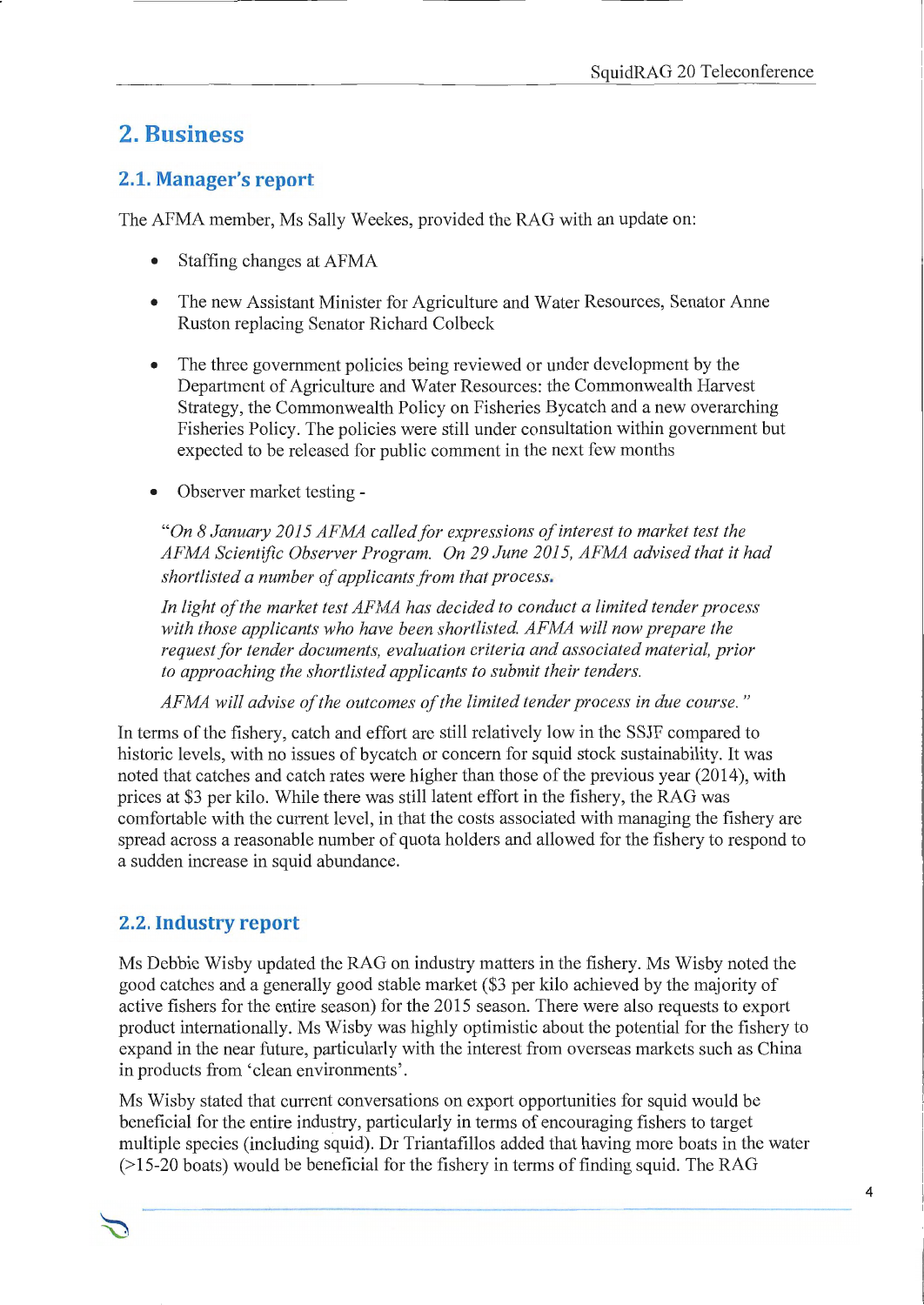discussed the benefits of liaising with the trawl industry in finding squid and the potential for an association to be formed to represent the fishery.

Ms Wisby emphasised the importance of collaboration and information sharing within small fisheries such as the SSJF, particularly for being effective in finding and targeting squid. She highlighted the importance of the RAG having clear research projects (and costings), so that research submissions are in a position to proceed when opportunities for funding arise (see Section 1.4).

### 2.3 TAE recommendation for 2016 season

In recommending the TAE the RAG considered information circulated by AFMA in the *Agenda Item 2. 3: Total Allowable Effort for the 2016 season.* 

No sustainability issues were identified for the fishery, with current catches for both the SSJF and Trawl sectors of the SESSF being below the catch triggers specified in the Arrow Squid Harvest Strategy. The improved catches and catch rates, combined with stable market prices were regarded as an encouraging sign and likely to result in the increased targeting of squid in the future. With no sustainability concerns identified, the RAG recommended that the number of SFRs in the SSJF remain the same as 2014, as none had been surrendered during 2015. While this leaves latent effort in the fishery, the RAG agreed that this is outweighed by the benefits of allowing for management costs to be distributed across a reasonable number of concession holders and for the fishery to quickly respond to an increase in squid abundance, availability and price, or the development of new markets.

SquidRAG recommended that the 2016 TAE be set at 550 squid jig machines and that the number of SFRs required per jig machine remain at the current level of 9.25 SFRs per machine.

# 3. Other business

No other business.

The Chair thanked the SquidRAG and the meeting concluded at 09:20am.

Signed (Chairperson):

Date:  $266$  October  $2015$ 

#### List of Attachments

- 1) Squid RAG 20 Annotated Agenda
- 2) SquidRAG 20 Declared conflicts of Interest
- 3) SquidRAG 19 Action Items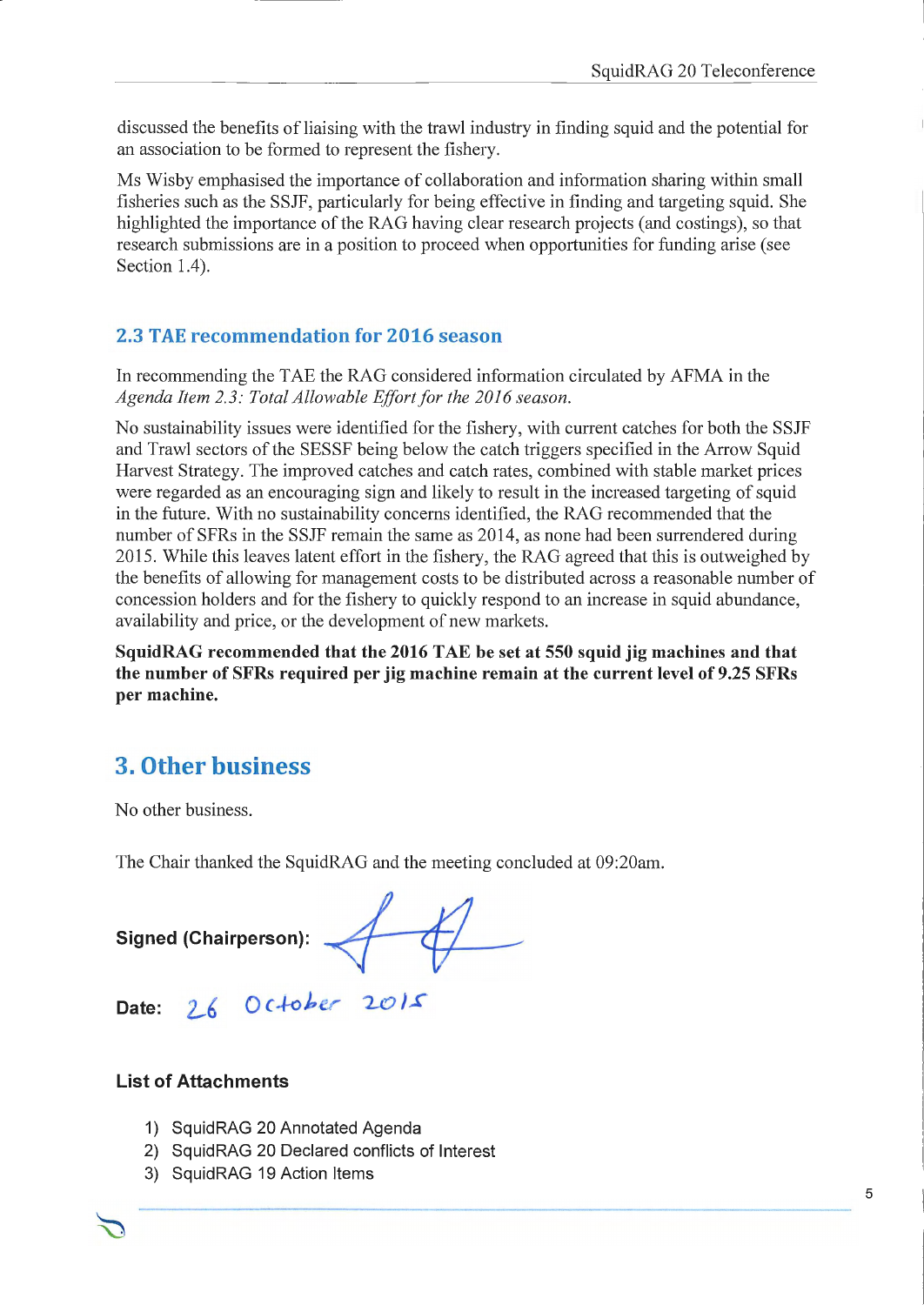SquidRAG 20 Teleconference

### **Attachment 1**





Australian Government

Australian Fisheries Management Authority

# ~ **Southern Squid Jig F is he ry Resource Assessment Group (SquidRAG)**

### **Draft Agenda - Squid RAG 20**

#### **8:00 -10:00am AEST, Tuesday 20 October 2015 Teleconference**  To join the teleconference, please dial in by:

Dialing - **1800 153 721** (free call); and, Entering your participant pass code - 420178 #

**Chair** Participants Lianos Triantafillos Sally Weekes, AFMA Debbie-Wisby, Industry lan Knuckey, Scientific member

**Observers** Robert Curttoti, ABARES

Executive Officer Matt Piasente

#### **1. Preliminaries**

- 1.1. Welcome, apologies and membership
- 1.2. Declaration of interests
- 1.3. Adoption of Agenda
- 1.4. Actions arising from previous meetings

#### **2. Business**

- 2.1. Manager's Report
- 2.2. Industry Report
- 2.3. TAE recommendation for 2016 season

#### **3. Other business** 6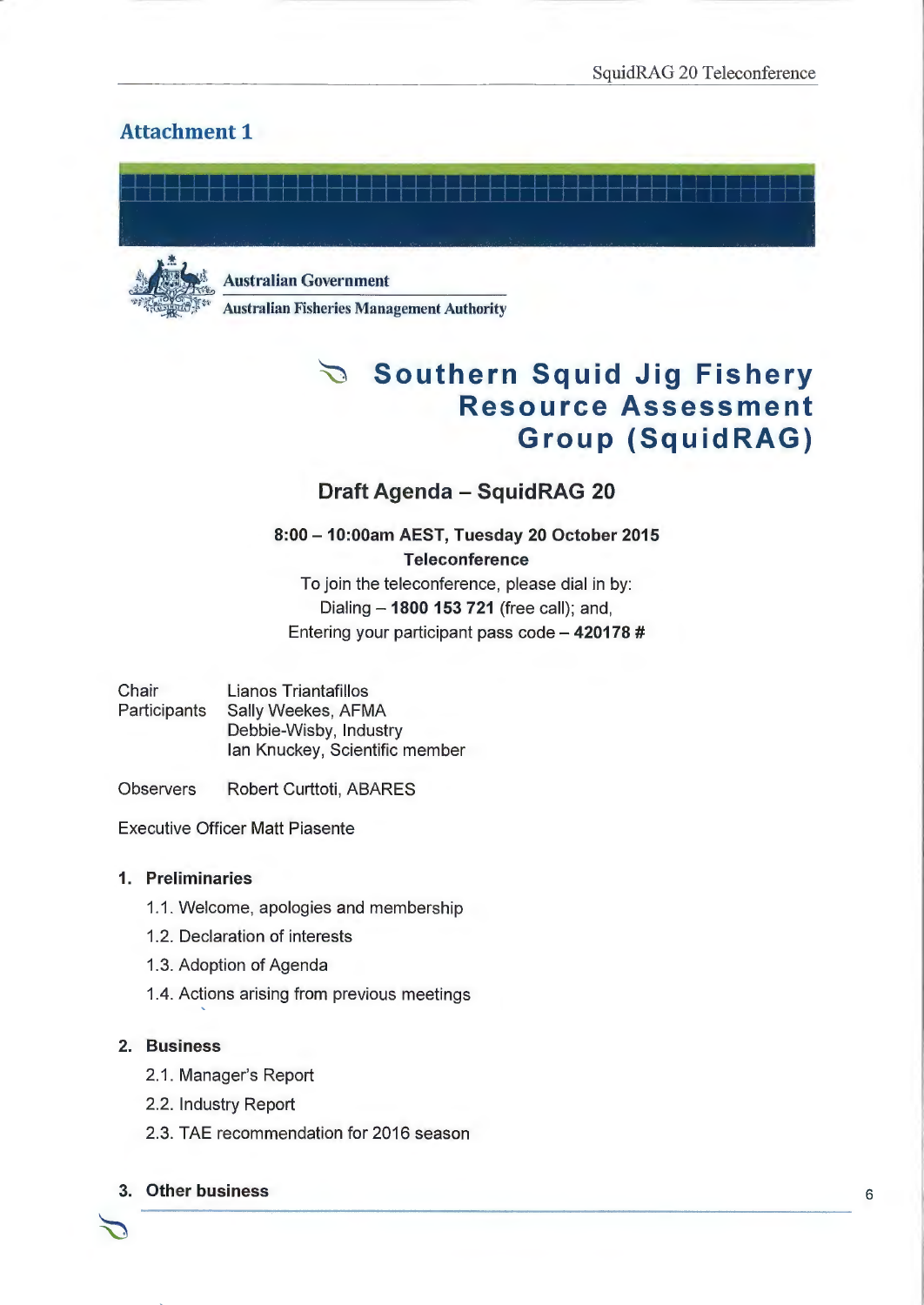# **Attachment 2**

# **SquidRAG Declared Conflicts of Interest**

| Participant             | <b>Membership</b>                  | Interest declared                                                                                                                                                                                          |  |
|-------------------------|------------------------------------|------------------------------------------------------------------------------------------------------------------------------------------------------------------------------------------------------------|--|
| Lianos<br>Triantafillos | Chair                              | No interests declared, pecuniary or otherwise. Involved in<br>broad research projects though none specifically squid<br>related.                                                                           |  |
| Debbie Wisby            | Industry Member                    | Commercial squid fisher. Financial interest in the fishery<br>declared.                                                                                                                                    |  |
| lan Knuckey             | Scientific Member                  | Range of SESSF research interests declared. Member of<br>several AFMA committees. Interest in electronic logbooks<br>declared; one of two approved companies providing e-log<br>services for AFMA clients. |  |
| Sally Weekes            | AFMA Member                        | No interests declared, pecuniary or otherwise.                                                                                                                                                             |  |
| Lisa Stevenson          | <b>Acting Executive</b><br>Officer | No interests declared, pecuniary or otherwise.                                                                                                                                                             |  |